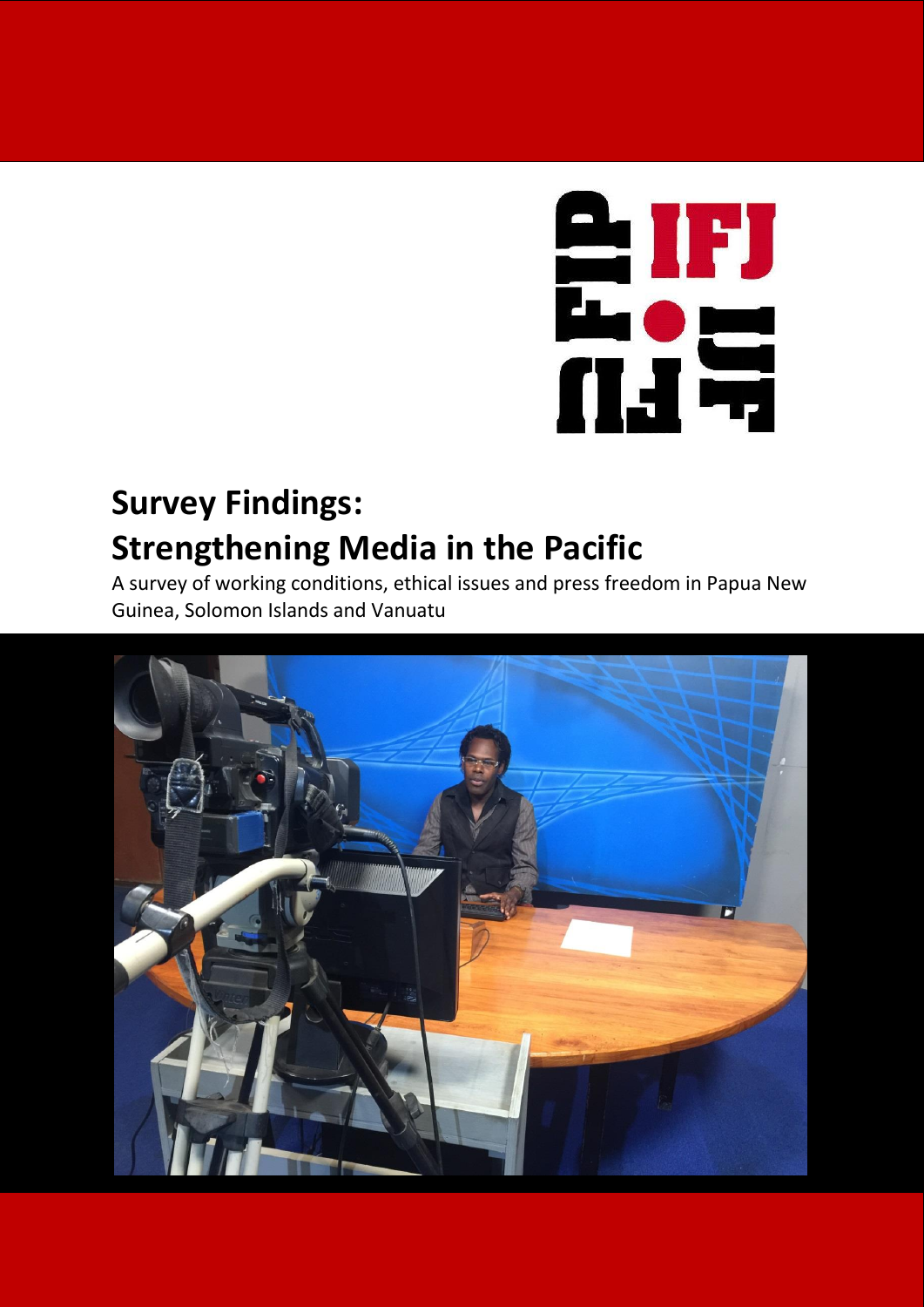**A report by the International Federation of Journalists – Asia-Pacific (IFJ), together with the Media Association Blong Vanuatu (MAV), Media Association Solomon Islands (MASI) and the Papua New Guinea Media Workers Association (PNGMWA).**

**IFJ - 2015**

**Supported by UNESCO IPDC**

**Project Coordinator: Jennifer O'Brien Country researchers: Lornah Adomea, Solomon Islands Roderick Kanama, Papua New Guinea Kiery Mannasah, Vanuatu Editor: Jane Worthington**

#### **CONTENTS**

This document has been produced with support from United Nations Educational, Scientific and Cultural Organization (IPDC). The views and contents expressed herein are those of the IFJ and can in no way be taken to reflect the official opinion of the UNESCO.

The author will be responsible for the choice and the presentation of the facts contained in the paper and for the opinions expressed therein, which will not be necessarily those of UNESCO and do not commit the Organisations, the designations employed and the presentation of material throughout this book will not imply the expression of any opinion whatsoever on the part of UNESCO concerning the legal status of any country, territory, city or area, or of its authorities or concerning the delimitation of its frontiers and boundaries.

#### **Cover photo:**

**VBTC journalist and TV news presenter Loic Teilemb presents the evening news in Vanuatu. Credit: Kiery Mannasah**

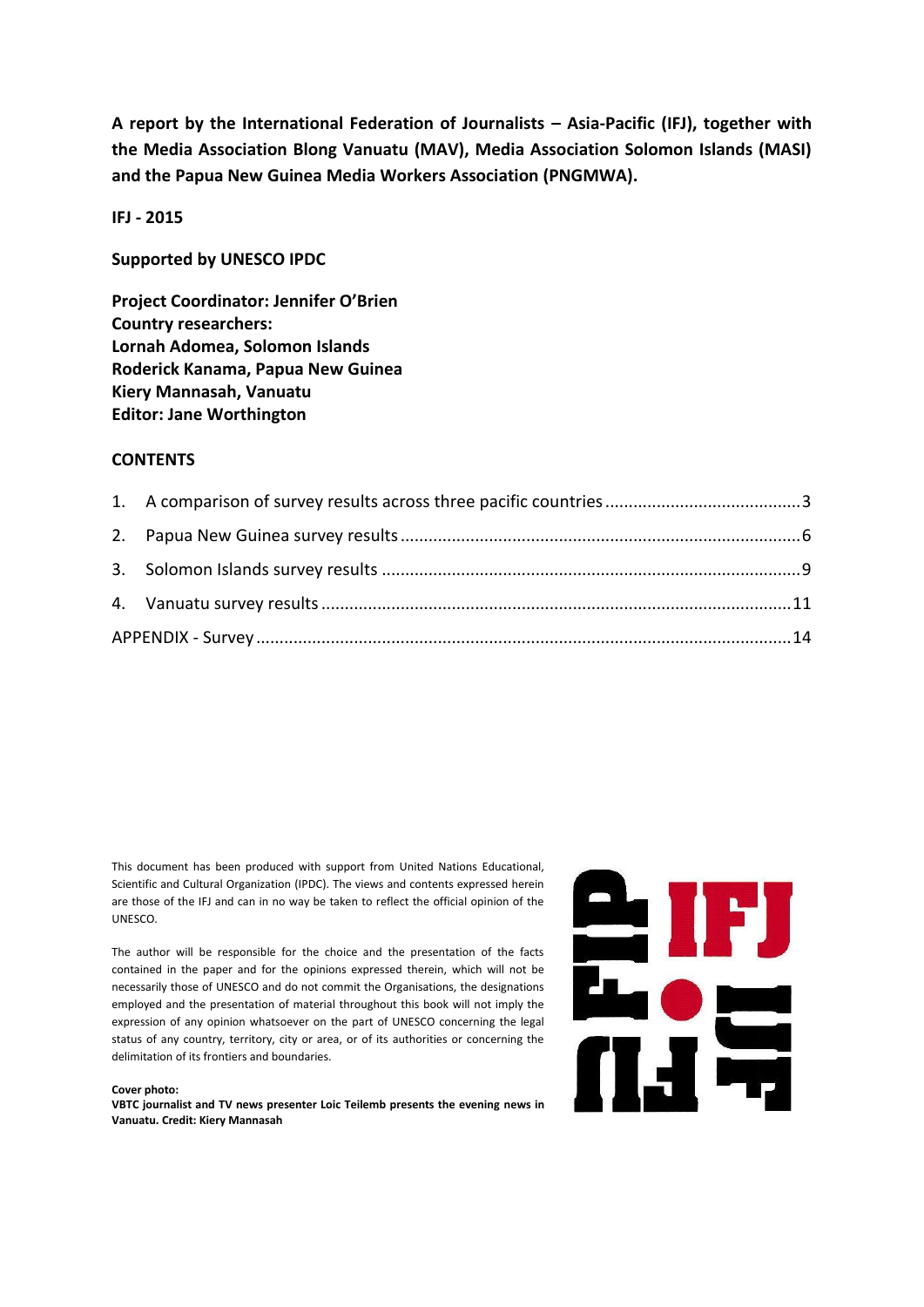# <span id="page-2-0"></span>**1. A comparison of media survey results across three Pacific countries**

#### **Introduction to IFJ research**

This paper has been prepared for the IFJ as part of its project "Strengthening Media and Journalism Ethics in the Pacific", supported by UNESCO (IPDC). The project includes research on working conditions, ethics and press freedom in media in three pacific countries: Papua New Guinea, Solomon Islands and Vanuatu. The research results presented were obtained from surveys made available to participants in July and August 2015.

#### **Demographics**

A survey of journalists in Papua New Guinea, Solomon Islands and Vanuatu was conducted over June, July and August 2015. In total, 72 surveys were completed in Papua New Guinea (25), Solomon Islands (27), and Vanuatu (20).

The gender break down of respondents was 44 percent men to 56 percent women in Papua New Guinea; 85 percent men to 15 percent women in the Solomon Islands, and 50 percent equal men and women in Vanuatu.

The majority of those surveyed were under 35 years - from the two survey age groups of 18-25 years and 26-35 years. The total of these two groups comprised 80 percent of respondents in PNG, 82 percent in the Solomon Islands and 60 percent in Vanuatu.

All survey participants, across all countries, noted their religion as Christian.

#### **Areas of work**

In all three countries, the majority of those surveyed cited their main area of work as "reporter" (60 percent in PNG, 74 percent in Solomon Islands and 75 percent in Vanuatu). Anchor/newsreader was the next most commonly selected area of work (12 percent in PNG, 18.5 percent in Solomon Islands and 20 percent in Vanuatu).

#### **Experience in the media industry**

In all three country surveys, the majority of participants have worked in the media industry for less than 10 years (88 percent in PNG, 85 percent in the Solomon Islands and 70 percent in Vanuatu).

#### **Income and working conditions**

Of those surveyed, more than half in the Solomon Islands earned between USD 80-250 per month (63 percent), compared with 36 percent in PNG and 35 percent in Vanuatu. No respondents earned less than USD 80 per month.

Across all three countries, the majority of those surveyed were paid fortnightly (100% in PNG, 92.5 percent in the Solomon Islands, and 85 percent in Vanuatu).

When asked if they have ever been denied wages, 25 percent said 'yes' in Vanuatu. This compared with 11 percent in the Solomon Islands. None of the PNG respondents had ever been denied wages.

Professional training in workplaces was more common in PNG and Vanuatu with 64 percent and 63 percent of respondents being offered professional training respectively. This compared with only 30 percent in Vanuatu being offered professional training.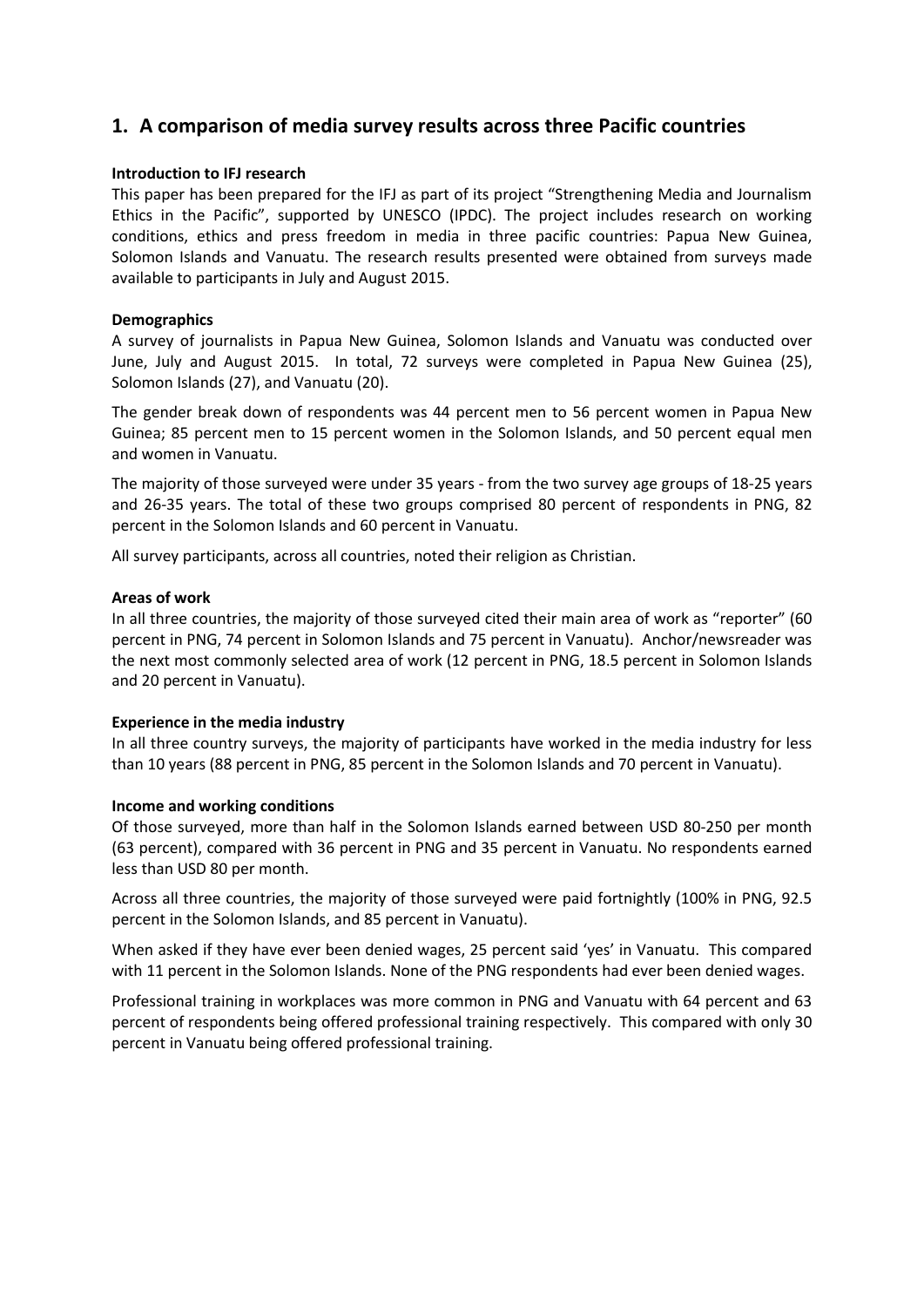

#### **Ethics and standards**

When asked what value is most important to them as a professional journalist, 'truth telling and accuracy' was selected most often across all countries (40 percent in PNG, 41 percent in the Solomon Islands and 35 percent in Vanuatu). 'Defending the public's right to know' was the next most selected value in PNG and Vanuatu (24 percent in PNG, 15 percent in the Solomon Islands and 30 percent in Vanuatu). 'Impartiality and balance' was the second most selected value in the Solomon Islands (18.5 percent in the Solomon Islands, 8 percent in PNG and 20 percent in Vanuatu).

When asked if they ever faced an ethical dilemma at work, 45 percent in Vanuatu said 'yes', compared with 30 percent in Vanuatu. None of the PNG respondents had faced an ethical dilemma at work.

Survey respondents were asked what they thought were the biggest ethical challenges facing journalists in their workplace (more than one answer could be selected). 'Low wages or nonpayment of wages' was most commonly selected across all three countries (76 percent in PNG, 59 percent in Solomon Islands and 75 percent in Vanuatu. The most commonly selected challenge in PNG was 'sensationalist reporting and distortion of the facts' (84 percent). 'Political influence or pressure' was most commonly selected in Vanuatu (85 percent). 'Low wages or non-payment of wages' was also selected as the most common challenge in Solomon Islands.

When asked if they ever had to publish/broadcast a piece which was not ethical due to internal or external pressure, most journalists said they had not. Significantly, all PNG respondents answered 'no' to this question. This compared with more than half in both the Solomon Islands (67 percent) and Vanuatu (70 percent).

More than half of those surveyed in the Solomon Islands (67 percent) and Vanuatu (65 percent) indicated that their employer had a 'code of ethics'. In contrast, only one survey participant in PNG said their employer had a 'code of ethics'. Interestingly, 68 percent said they did not know.

Over half of the survey participants in PNG and Vanuatu rated ethical standards among journalists as 'good, the majority follows ethical practices'. In the Solomon Islands, over half of the participants selected 'medium, half of the journalists follow ethical practices'. In Vanuatu and the Solomon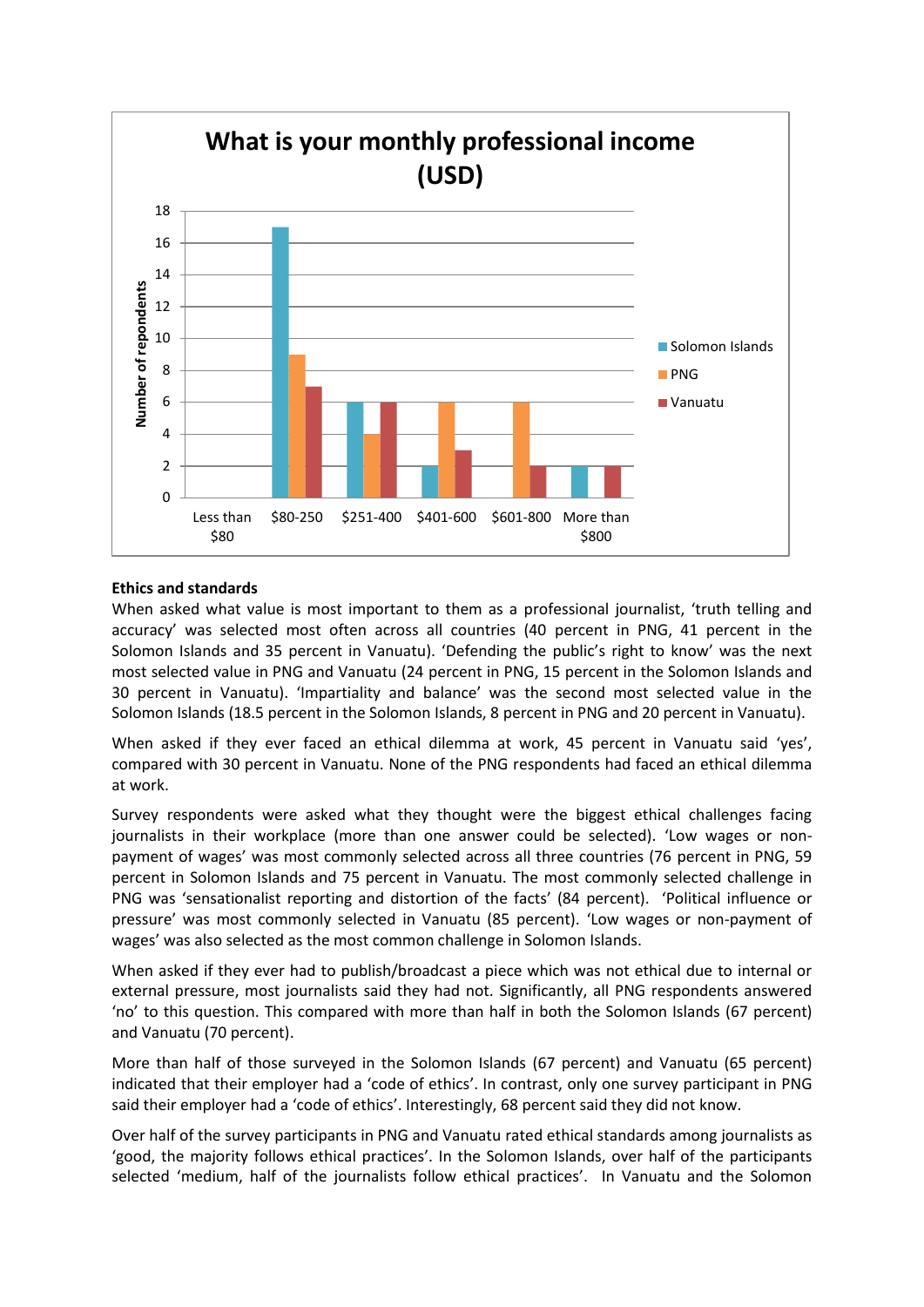Islands, another 10 percent and 15 percent respectively selected 'low, not many journalists follow ethical practices'.

The survey participants were asked how they thought ethical practices could be improved. In all three countries, most of the survey participants thought that standards could be improved by providing more media ethics training for journalists (56 percent in PNG, 55.5 percent in Solomon Islands, and 65 percent in Vanuatu).



# **Press Freedom**

The majority of those surveyed in Papua New Guinea and the Solomon Islands rated press freedom overall in their country as 'good', compared to the majority of those surveyed in Vanuatu who rated press freedom as 'satisfactory, needs improvement'.

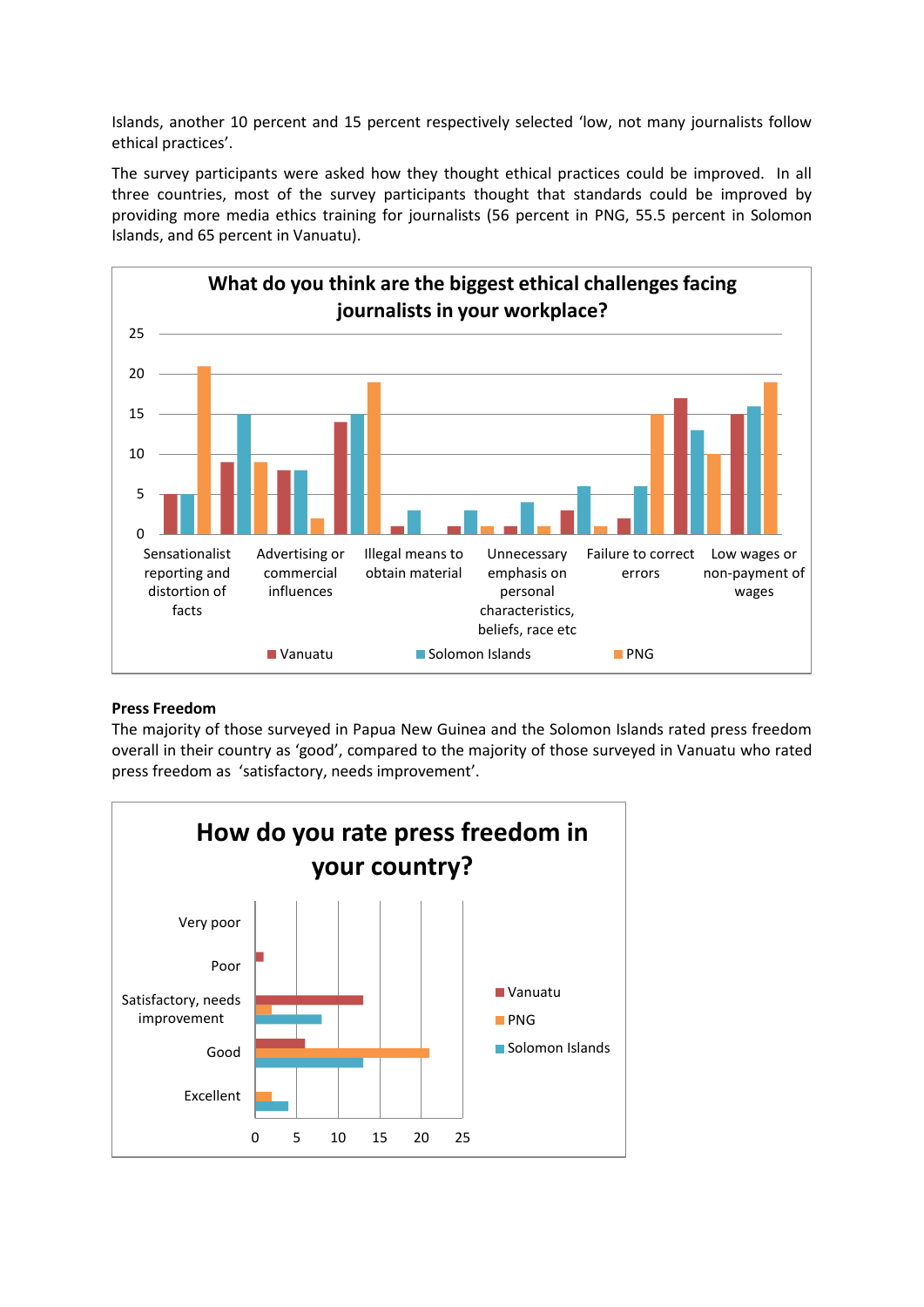Survey participant were asked their views on the biggest challenges to press freedom in their country. 'Political influence and sanctions' rated highly in Vanuatu (60 percent) and Solomon Islands (30 percent), while this was selected by only 8 percent of those surveyed in PNG.

The most commonly selected challenge in PNG was 'media worker safety' (56 percent). Comparatively, this was selected by 20 percent in Vanuatu, and only 7.5 percent in the Solomon Islands. Those surveyed in the Solomon Islands also selected 'pay and working conditions' (22 percent). This is compared with 15 percent in Vanuatu and 28 percent in PNG.

| What is the biggest challenge to press                                                                                          |                                  |  |  |  |  |  |  |
|---------------------------------------------------------------------------------------------------------------------------------|----------------------------------|--|--|--|--|--|--|
| freedom in your country?<br>(* respondents were asked to rank the top three answers, these are the top answer for each country) |                                  |  |  |  |  |  |  |
| Vanuatu                                                                                                                         | Political influence or sanctions |  |  |  |  |  |  |
| Solomon Islands                                                                                                                 | Political influence or sanctions |  |  |  |  |  |  |
| <b>PNG</b>                                                                                                                      | Media worker safety              |  |  |  |  |  |  |

When asked if they felt restricted reporting on sensitive topics, 65 percent said 'yes' in Vanuatu and 63 percent said 'yes' in the Solomon Islands'. This is compared with PNG where 92 percent of those surveyed said 'no'.

When asked if journalists in their organisation practice self-censorship, 65 percent of those surveyed in Vanuatu said 'sometimes', compared with 48 percent in the Solomon Islands and 20 percent in PNG. 'Rarely' was selected by 32 percent in PNG and 18.5 percent in the Solomon Islands. Interestingly, 44 percent of those surveyed in PNG did not know.

Survey participants were asked whether authorities ever issued official guidelines or directives on coverage to their media outlet. 72 percent of those surveyed in PNG said 'no', compared with 22 percent in the Solomon Islands and 50 percent in Vanuatu. Interestingly, 48 percent of those surveyed in the Solomon Islands said 'yes', and 30 percent of those surveyed in Vanuatu said yes, compared to no-one in PNG selecting 'yes'.

Survey participants were asked how balanced they thought media reporting was in their country. 84 percent of those surveyed in PNG thought media reporting was 'fairly balanced', compared with 70 percent in the Solomon Islands and 75 percent in Vanuatu.

# <span id="page-5-0"></span>**2. Papua New Guinea**

# *By Roderick Kanama*

*Papua New Guinea Media Workers Association (PNGMWA)*

# **Demographics**

A survey was conducted of journalists in Papua New Guinea in June 2015. In total, 31 people were surveyed with six surveys submitted incomplete. As a result, only 25 surveys were considered for this report.

Of the 25 completed surveys, 11 were men (44 percent) and 14 were women (56 percent). The age group of those surveyed varied with the majority in the 18 to 25 age group category (44 percent). This was followed by 36 percent in the 26 to 35 age group; and 20 percent in the 36 to 45 and 56 and above age groups. All those surveyed noted their religion as Christian.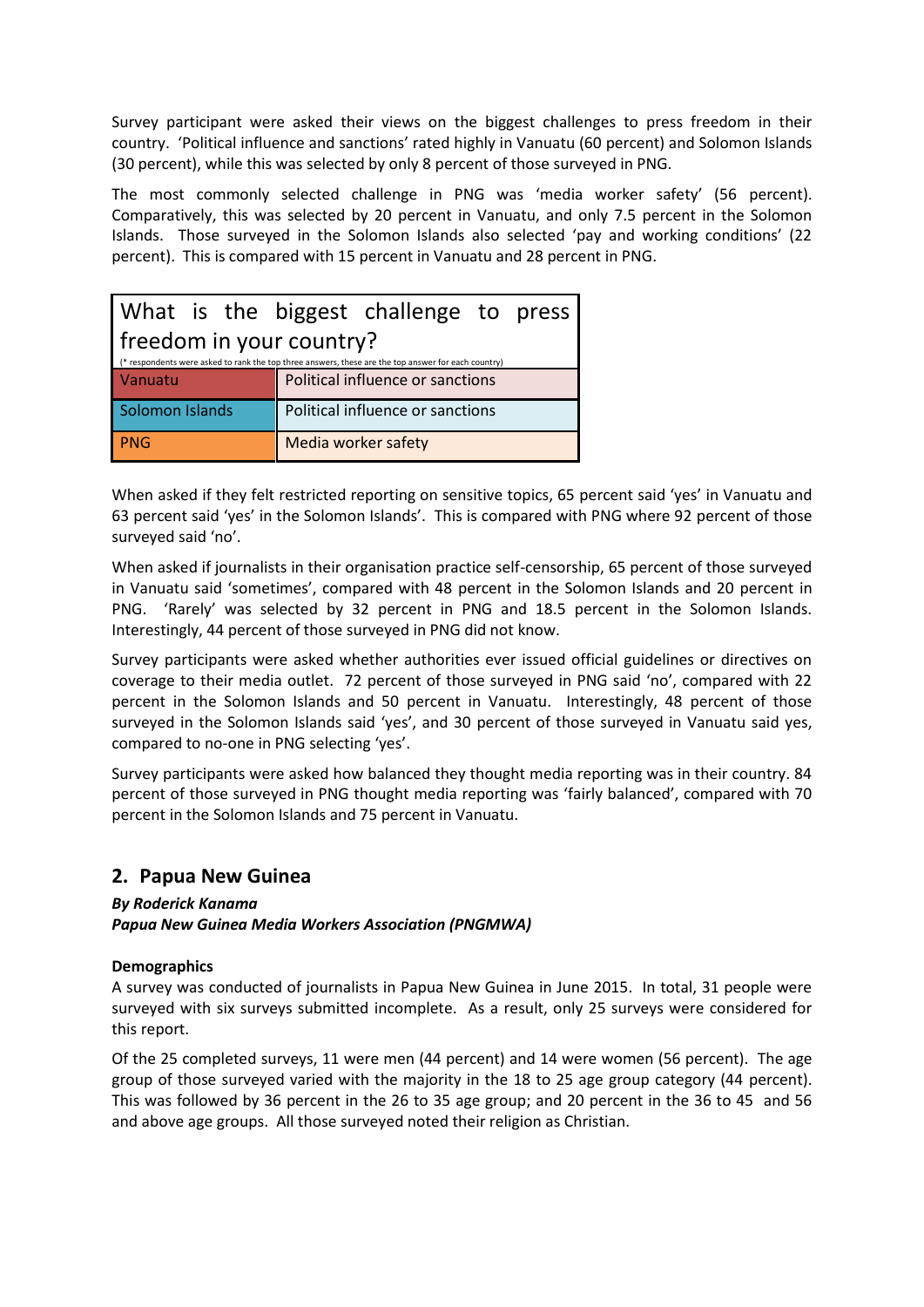#### **Areas of work**

The majority of those surveyed noted their main area of work as being a 'reporter' (60 percent). 'Anchor/newsreader' was the next most selected with 12 percent of those surveyed. The remaining participants were scattered and included 'producer', 'photographer', 'editor', 'camera/sound operator' and 'media support'.

#### **Experience in the media industry**

Most of those surveyed (88 percent) had worked in the media industry for 10 years or less. The largest proportion of these (32 percent), had worked in the media between 1 and 3 years. Nearly a quarter (24 percent) had worked for between 5 and 10 years in the media and 16 percent had worked between 3 and 5 years. Another, 16 percent had worked for less than 12 months in the media industry.

Just over a tenth of those surveyed (12 percent) had more than 10 years' experience in the industry. This equated to 8 percent had worked between 15 and 20 years, and 4 percent (1 participant) from between 15 to 20 years.

#### **Income and working conditions**

Just over a third of those surveyed (36 percent) earned between USD 80-250 per month. Sixteen percent earned between USD 251-400 per month; 24 percent earned between USD 401-600; and 24 percent earned between USD 601-800 per month. No surveyed respondents earned more than \$800 per month or less than \$80 per month.

All 25 respondents indicated they were paid fortnightly. When asked if they were paid their last wage, all responded 'yes'.

None had ever been denied wages, though one respondent noted they had hours docked for not working despite producing a medical certificate.

More than half (64 percent) said their workplace offered professional training, while 24 percent said training was not offered.

#### **Ethics and standards**

When asked what value is most important to them as a journalist, most responded be selecting 'Truth telling and accuracy' (40 percent). This was followed by 'Defending the public's right to know' (24 percent) and 'ethical reporting (24 percent). Two participants selected 'impartiality and balance' (8 percent) and one participant selected 'independence'.

When asked if they had ever faced an ethical dilemma at work, all those surveyed said 'no'.

Survey respondents were also asked about the biggest ethical challenges facing journalists in their workplace (more than one answer could be selected). The most common challenge was 'sensationalist reporting and distortion of the facts' (84 percent). This was followed by 'low wages or non-payment of wages' and 'conflicts of interest' (both at 76 percent). 'Failure to correct errors' also rated highly with 60 percent of respondents selecting this as a challenge.

When asked if they ever had to publish/broadcast a piece which was not ethical due to internal or external pressure, all those surveyed said 'no'.

Of those surveyed, only one participant indicated that their employer had a 'code of ethics'. On fifth of respondents (20 percent) said their workplace did not have one, while 68 percent indicated they did not know.

When asked how they would rate ethical standards among journalists in Papua New Guinea, just over half (56 percent) selected 'Good, the majority follows ethical practices'. Just under half (40 percent) selected 'Medium, half of the journalists follow ethical practices'.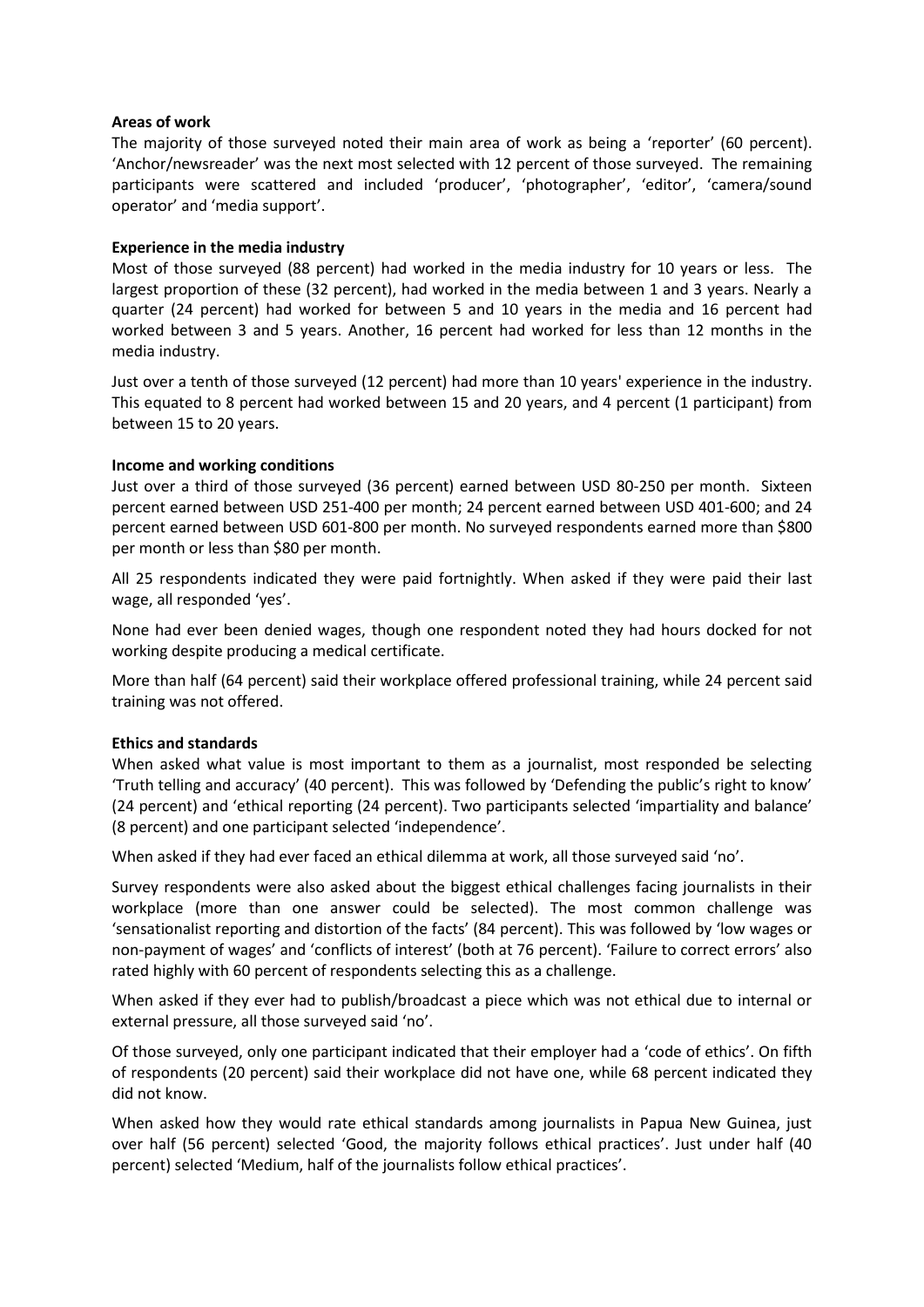

The survey participants were asked how that thought ethical practices in journalism could be improved. 56 percent indicated that standards could be improved by providing more media ethics training for journalists. 10 percent indicated this could be achieved by accepting a common code of ethics.

### **Press Freedom**

The majority of those surveyed (84 percent) rate press freedom in Papua New Guinea as 'good'. Two participants (8 percent) rated press freedom as 'excellent', and two participants also rated press freedom as 'Satisfactory, needs improvement'. No-one rated press freedom as 'poor' or 'very poor'.

The survey participants were asked what they thought were the biggest challenges to press freedom in Papua New Guinea (ranking responses with the most important rank '1'). 56 percent indicated the biggest challenge was 'media worker safety'. 28 percent selected 'pay and working conditions', while 8 percent selected 'political influence or sanctions'.

When asked if they had ever felt restricted reporting on 'sensitive' topics, 92 percent of participants said no. When asked if journalists in their organisation practice self-censorship, 20 percent said 'sometimes' and 32 percent said 'rarely'. Only one participant said 'yes', while 44 percent of survey participants did not know.

Survey participants were also asked whether authorities ever issue official guidelines or directives on coverage to their media outlet. Nearly three quarters (72 percent) of respondents indicated said they had not faced this as a challenge at work. Another 28 percent did not know.

On a scale of 1 to 5, 84 percent indicated media reporting in Papua New Guinea was 'fairly balanced'. Another 12 percent thought it was 'well balanced', while 4 percent (one participant) thought media reporting was 'poorly balanced'.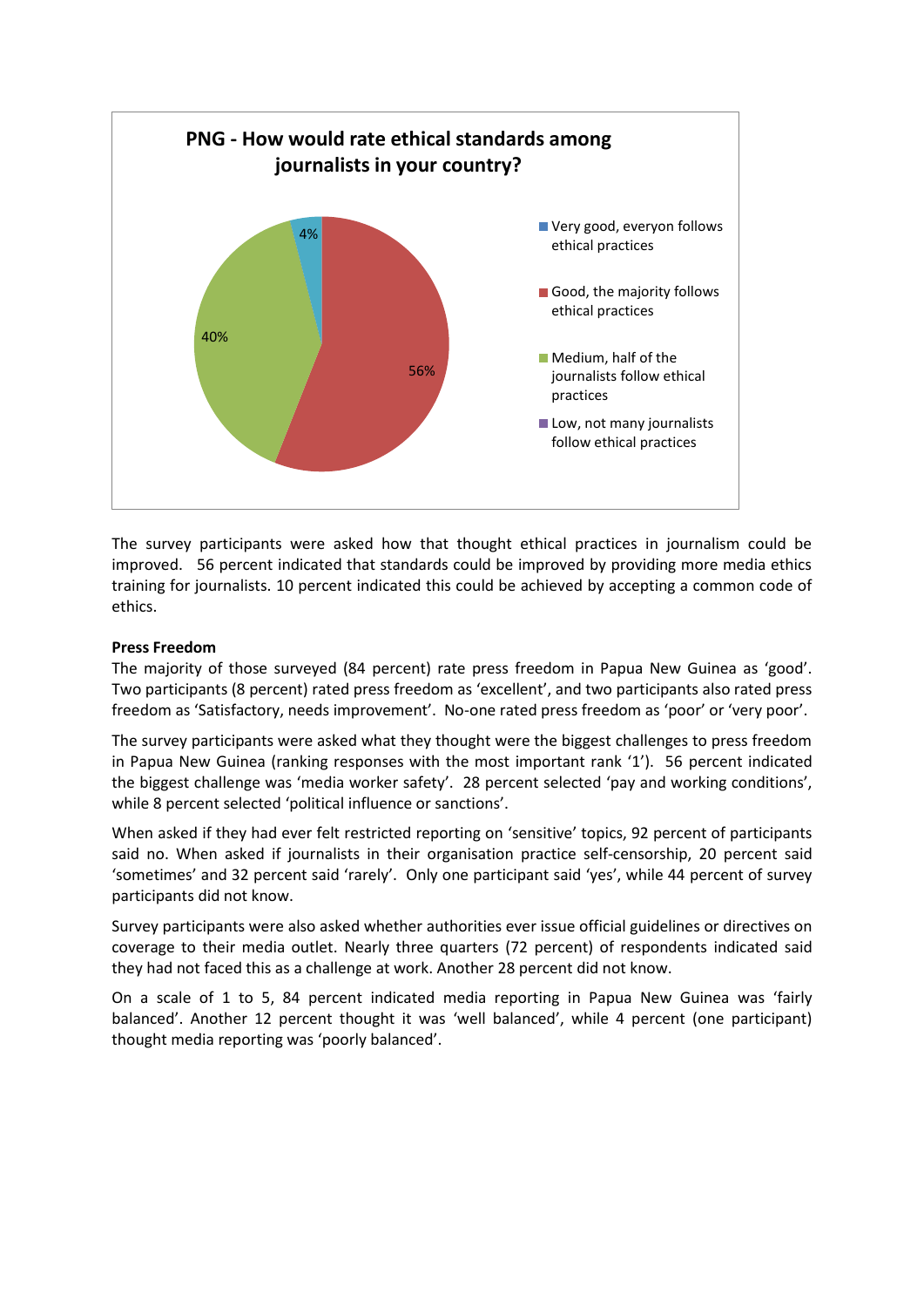# <span id="page-8-0"></span>**3. Solomon Islands**

### *By Lornah Adomea*

#### **Demographics**

A survey was conducted of journalists in the Solomon Islands in June 2015. In total, 32 people were surveyed with five surveys submitted incomplete. As a result, only 27 surveys were considered for the purposes of this report.

Of the 27 completed surveys, 23 were men (85 percent) and only 4 were women (15 percent). The age group of those surveyed varied, with the majority in the 26 to 35 age group category (67 percent). This was followed by 15 percent in the 18 to 25 age group, and 18 percent in the 36 to 45 age group and 56 and above age group. All people surveyed noted their religion as Christian.

#### **Areas of work**

The majority of those surveyed noted their main area of work as being a 'reporter' (74 percent). The next most popular area of work selected was 'producer' (37 percent). 'Anchor/newsreader' was selected by 18.5 percent, 'sub/copy editor' was selected by 15 percent, and 11 percent of responses including 'photographer', 'camera/sound operator', 'editor and design layout'. These results indicate that journalists often work in more than one area.

#### **Experience in the media industry**

Most of those surveyed (85 percent) had worked in the media industry for 10 years or less. A third (33 percent) had worked between 5 and 10 years and 18.5 percent worked between 3 and 5 years. Just over a quarter (26 percent) had worked between 1 and 3 years, while 7.5 percent had been working for less than 12 months in the media industry. Of the 15 percent with more than 10 years' experience, 11 percent had worked more than 20 years in the industry and 4 percent had worked between 15 and 20 years.

#### **Income and working conditions**

More than half of those surveyed earned between USD 80-250 per month (63 percent). Another 22 percent earned between USD 251-400 per month, and 15 percent earned between USD 401-600, or more than \$800 per month. No-one surveyed earned less than USD 80 per month.

The majority of those surveyed indicated they were paid fortnightly (92.5 percent). The remaining selected 'other', one stating 'after 3 months' and another 'per invoice'. When asked if they were paid their last wage, 92.5 percent said 'yes'.

When asked if they have ever been denied wages, 85 percent said they had never been denied a wage. Three respondents (11 percent) said they had been denied wages.

In terms of training in the workplace, 63 percent said their workplace offered professional training, while 33 percent said this opportunity was not offered to them.

#### **Ethics and standards**

When asked what value is most important to them as a journalist, most responded be selecting 'Truth telling and accuracy' (41 percent). This was followed by 'impartiality and balance' (18.5 percent) and 'Ethical reporting' (18.5 percent), and 'Defending the public's right to know' (15 percent). One participant selected 'Accountability'.

When asked if they had ever faced an ethical dilemma at work, 45 percent said 'yes'.

Survey respondents were asked what they thought were the biggest ethical challenges facing journalists in their workplace (more than one answer could be selected). The most common challenge selected was 'low wages or non-payment of wages' (59 percent). This was followed by 'personal interests undermining accuracy, fairness and independence' (55.5 percent) and 'conflicts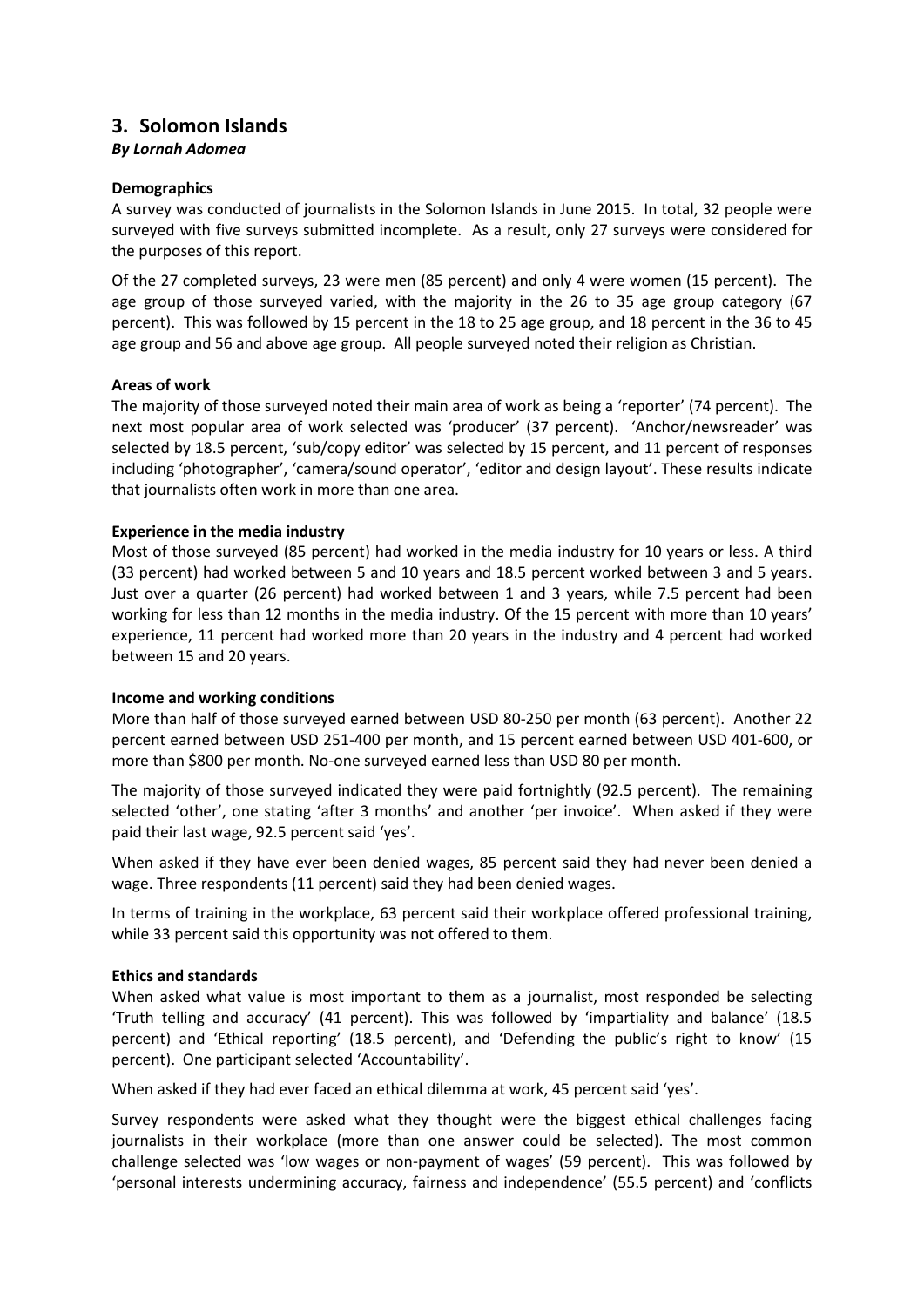of interest' (55.5 percent). 'Political influence or pressure' also rated high with 48 percent of respondents selecting this as a challenge.

When asked if they ever had to publish/broadcast a piece which was not ethical due to 'internal or external pressure', 26 percent of respondents said 'yes'. Most (67 percent) this was not an issue.

Of those surveyed, 67 percent indicated that their employers had a 'code of ethics', 11 percent said they did not have one and 15 percent said they did not know, or 'other'.

In terms of rating ethical standards among journalists in the Solomon Islands, just under half (44.5 percent) selected 'Medium, half of the journalists follow ethical practices'. A third (33 percent) said ethical standards were either 'very good' or 'good', while 15 percent chose 'low, not many journalists follow ethical practices.

When asked how ethical practices in journalism could be improved in the Solomon Islands, more than half (55.5 percent) indicated that standards could be improved by providing more media ethics training for journalists and 22 percent though accepting a common code of ethics would help. Only one survey respondent indicated they thought standards might be improved by punishing those that behave unethically.



#### **Press Freedom**

Just under half of those surveyed (48 percent) rated press freedom in the Solomon Islands as 'good', with just under a third (30 percent) describing it as 'satisfactory, needs improvement'. Another 15 percent rated press freedom in the Solomon Islands as 'excellent'.

Survey participants were asked to respond on the biggest challenges to press freedom in the Solomon Islands (ranking responses with one (1) being the highest rank). 'Political influence or sanctions' was chosen by 30 percent; 'pay and working conditions' was chosen by 22 percent and 18.5 percent selected 'media ownership and/or economic influence on media operations'. Smaller numbers selected 'media worker safety' (7.5 percent); 'access to information' (7.5 percent); 'laws and legal impediments' (3.5 percent); and 'media laws' (3.5 percent).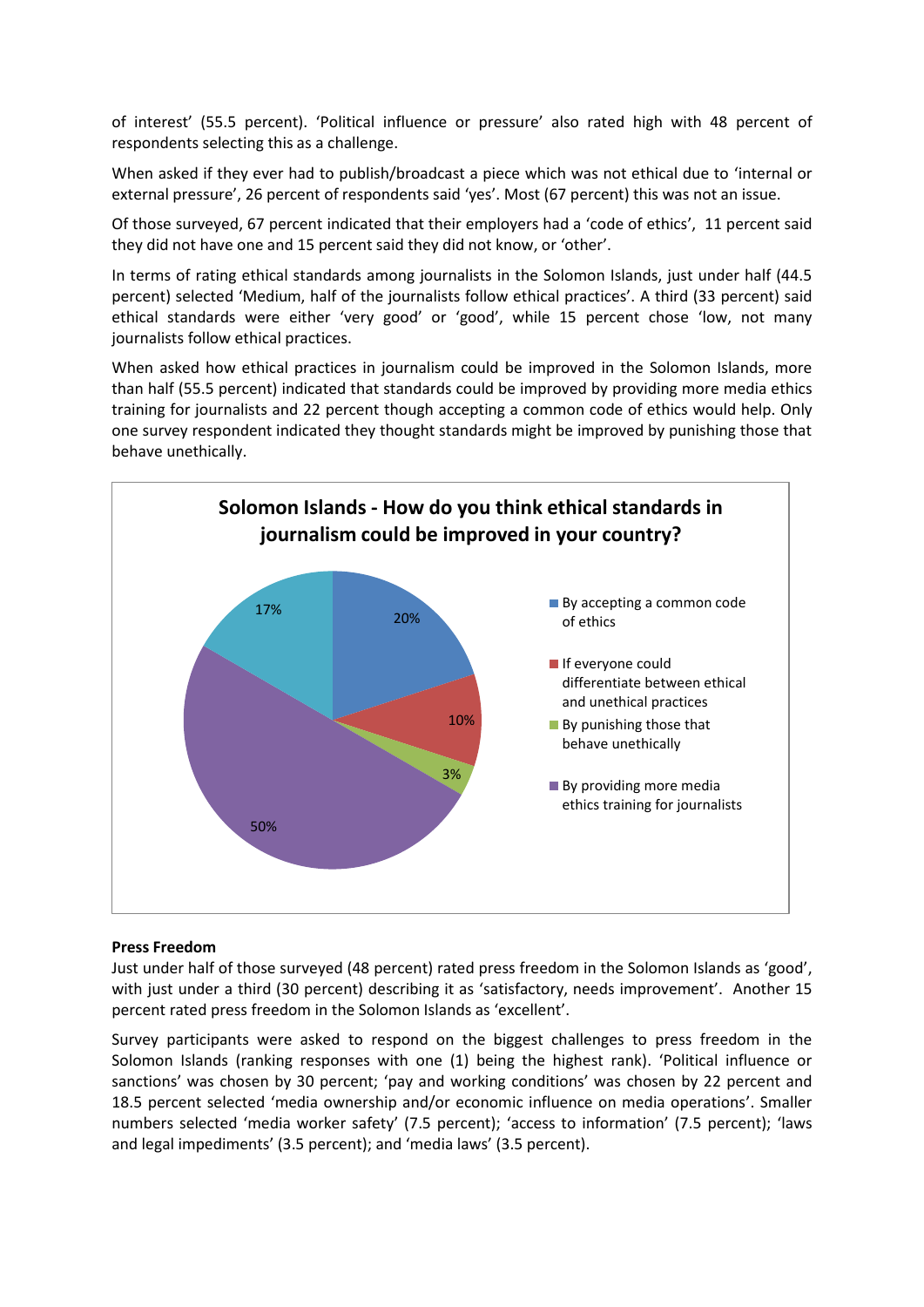When asked if they had ever felt restricted reporting on 'sensitive' topics, 63 percent of participants said 'yes'.

When asked if journalists in their organisation practiced self-censorship, nearly half (48 percent) said 'sometimes' and 11 percent said 'yes'. Another 18.5 percent of survey participants thought this occurred 'rarely' and 15 percent did not know.



Survey participants were asked whether authorities ever issued official guidelines or directives on coverage to their media outlet. Nearly half (48 percent) indicated 'yes', while 22 percent said 'no'. Another 11 percent did not know.

Survey participants were also asked, on a scale of 1 to 5, to rate the balance in media reporting in the Solomon Islands. Nearly three quarters (70 percent) indicated media reporting was 'fairly balanced', while 7.5 percent thought it was 'well balanced'. Another 15 percent thought reporting was 'poorly balanced' or 'not at all balanced'.

# <span id="page-10-0"></span>**4. Vanuatu survey results**

### *By Kiery Mannasah Media Association Blong Vanuatu (MAV)*

#### **Demographics**

A survey was conducted of journalists in Vanuatu in July and August 2015. In total, 20 people were surveyed.

Of the 20 completed surveys, 10 were men (50 percent) and 10 were women (50 percent). The age group of those surveyed varied, with the majority in the 26 to 35 age group category (35 percent). This was followed by 25 percent in the 18 to 25 age group, and 25 percent in the 36 to 45 age group. Two participants were in the 46 to 45 age group (10 percent) and one participant was in the 56 and above age group. All people surveyed noted their religion as Christian.

#### **Areas of work**

The majority of those surveyed noted their main area of work as being a 'reporter' (75 percent). The next largest area of work selected was producer (37 percent). 'Anchor/newsreader', 'producer' and 'editor' was selected by 20 percent of those surveyed, photographer and feature writer was selected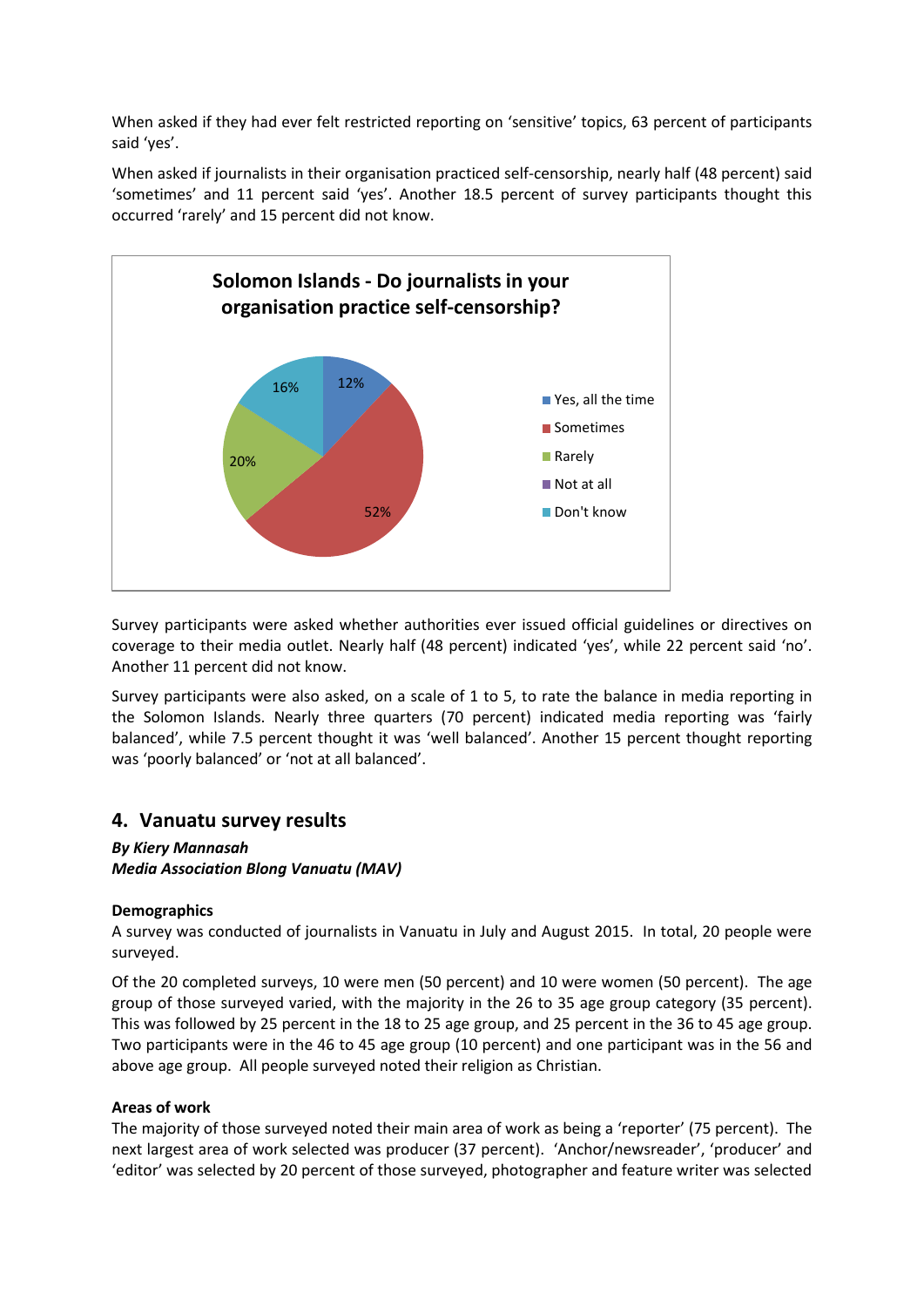by 15 percent, and copy/sub-editor was selected by 10 percent of those surveyed. These results indicate that journalists often work in more than one area.

### **Experience in the media industry**

Nearly three quarters (70 percent) had worked in the media industry for 10 years or less. Another 30 percent had worked in the industry between 5 and 10 years, while equal proportions (20 percent each) were evenly divided between the demographics of between 3 and 5 years; between 1 and 3 years; and less than 12 months. Of the 30 percent with more than 10 years' experience, 20 percent had worked for more than 20 years, while 5 percent had worked for between 10 and year years (one participant) and 5 percent worked between 15 and 20 years (one participant).

### **Income and working conditions**

Thirty-five percent of those surveyed earned between USD 80-250 per month. Another 30 percent earned between USD 251-400 per month, and 15 percent earned between USD 401-600. Two respondents earned between \$601-800 per month (10 percent) and two others earned more than \$800 per month (ten percent). No-one surveyed earned less than \$80 per month.

The majority of those surveyed indicated they were paid fortnightly (85 percent). One participant noted they were paid 'per story', one participant said as freelancer they were paid 'at different times', and one person did not answer this question. When asked if they were paid their last wage, 90 percent said 'yes'.

A quarter of respondents (25 percent) said they had been denied wages in their work. The reasons for this varied, including delays at the bank with transfers, not being paid during maternity leave, and payment withheld for poor performance.

Only 30 percent of those surveyed indicated that their workplace offered professional training, while 65 percent said training was not offered to them at work. One participant indicated not applicable.

#### **Ethics and standards**

When asked what value is most important to them as a journalist, most selected 'Truth telling and accuracy' (35 percent). This was followed by 'Defending the public's right to know' (30 percent), ' impartiality and balance' (20 percent) and 'Ethical reporting' (10 percent). One participant selected 'Independence'.

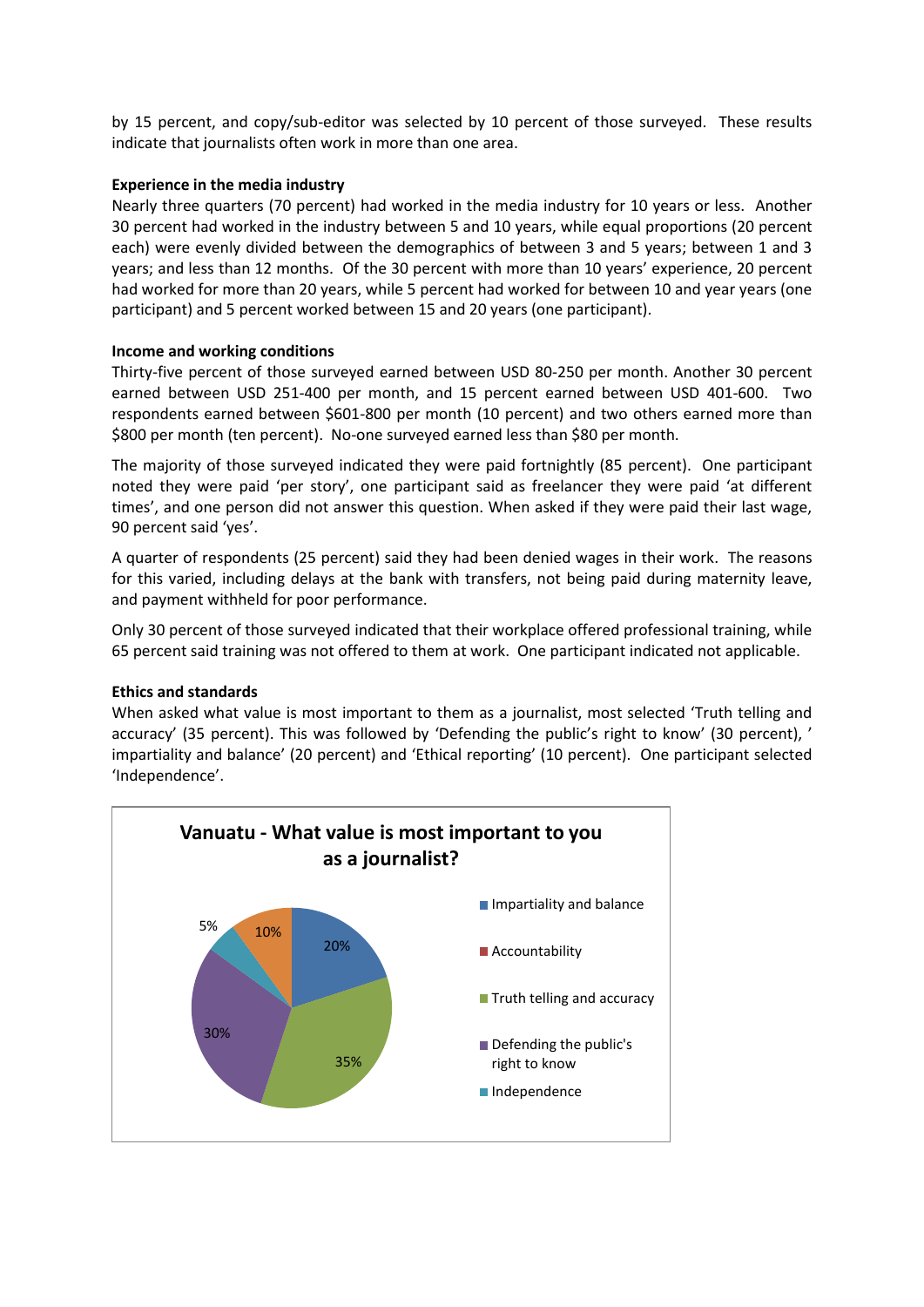When asked if they had ever faced an ethical dilemma at work, 30 percent said yes.

*"As the Government owns the company, when it comes to political reporting journalists sometimes must decide whether to air sensitive political stories for fear of losing their jobs or political pressure."*

### *"I was threatened by the Minister of Finance"*

Survey respondents were asked their views on the biggest ethical challenges facing journalists in their workplace (more than one answer could be selected). The most common challenge selected was 'political influence or pressure' (85 percent). This was followed by 'low wages or non-payment of wages' (75 percent), and 'conflicts of interest' (70 percent). 'Personal interests undermining accuracy, fairness and independence' (45 percent) was also selected along with 'advertising and commercial interests' (40 percent) and 'sensationalist reporting and distortion of the facts' (25 percent).

A quarter of the respondents (25 percent) said they had previously had to publish/broadcast a piece which was not ethical due to internal or external pressure, while 70 percent said they had not.

Of those surveyed, 65 percent indicated that their employers had a 'code of ethics', while 20 percent said did not. Another 10 percent indicated 'other', indicating they used the MAV Code of Ethics or editorial guidelines. One participant did not know if their employer had a code of ethics.

Over half the participants rated ethical standards among journalists in Vanuatu as 'Good, the majority follows ethical practices'. A quarter (25 percent) chose 'Medium, half of the journalists follow ethical practices', while two participants (10 percent) said ethical standards were 'low, not many journalists follow ethical practices'.

In terms of improving ethical practices in journalism, 65 percent felt more media ethics training for journalists would help. Another 20 percent thought standards could be improved 'if everyone could differentiate between ethical and unethical practices' and 15 percent felt 'accepting a common code of ethics' would be a possible solution.

#### **Press Freedom**

Over half of those surveyed (65 percent) rated press freedom in Vanuatu as 'satisfactory, needs improvement', while 30 percent though the level of press freedom in the country was 'good'. One participant said it was 'poor'.

Respondents were asked to give rankings to the biggest challenges to press freedom in Vanuatu (ranking responses with the most important rank '1'). More than half (60 percent), felt 'political influence or sanctions' was the biggest challenge. Another 20 percent selected 'media worker safety' and 15 percent selected 'pay and working conditions'.

When asked if they had ever felt restricted reporting on sensitive topics, 65 percent of participants said 'yes' they had.

More than half of respondents (65 percent) felt journalists in their organisation practiced selfcensorship 'sometimes' and another 15 percent said 'yes' they had. This compared to 20 percent of survey participants who thought this occurred 'rarely' or 'not at all'.

Most survey respondents (50 percent) had not ever had authorities issue official guidelines or directives on coverage to their media outlet but 30 percent said 'yes' they had. Another 15 percent 'did not know'.

Three quarters of respondents (75 percent) indicated media reporting was 'fairly balanced' in Vaunatu. Another 10 percent thought it was 'well balanced', while a small proportion (5 percent each) thought media reporting was 'poorly balanced', 'not at all balanced' or 'extremely balanced'.